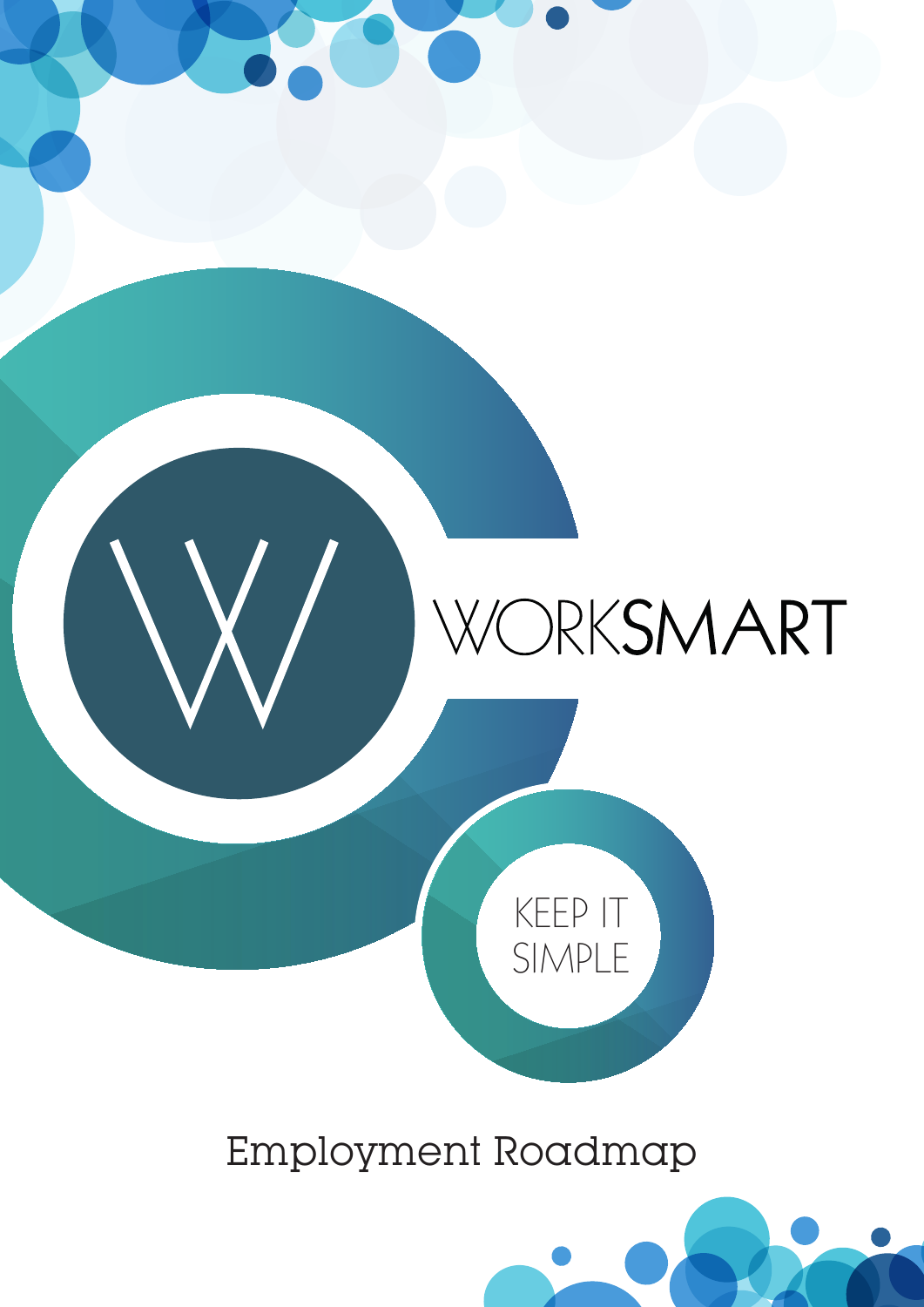# To all those who THINK I CAN'T JUST WATCH ME! " "



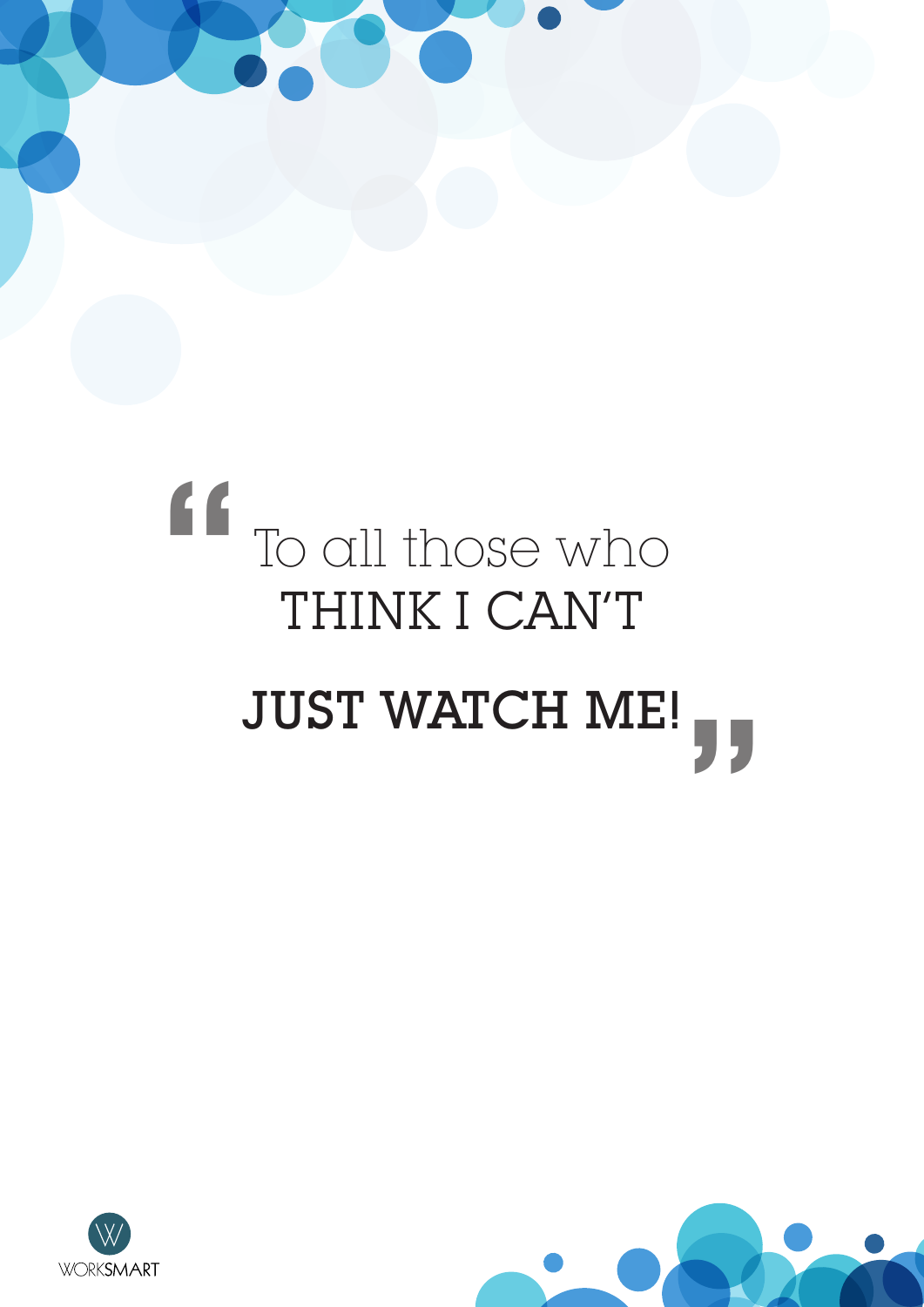### Key Skills That All CVs Need

A CV ought to demonstrate all of your skills. Ideally, you will be able to link your key skills to workplace experience, but if this is not possible then try to cite ways in which you have used them outside of employment situations.

#### Most key skills fall into one of three categories:

Transferable skills. These are skills which have been acquired in one setting but can be used in many different sorts of businesses.

Job-related skills. These skills are specific to a certain line of employment or trade and may require you to have received training to perform.

Adaptive skills. These sorts of aptitudes are sometimes less obvious and harder to quantify because they rely on personality traits rather than learning.

Let's look at each of these in turn and see how you might address them in your CV.

#### Transferable skills

Everyone has transferable skills even if they don't recognise them as such. Sometimes, your current employer won't make it obvious that the skills you have acquired with them are transferable because they don't necessarily want you to realise how employable you are elsewhere.

#### Typical transferable skills you may already possess are:

- Reading or writing related skills. This means being able to digest written information and present it in written form as well.
- Computer skills. If you have aptitude with computers and common office programmes then consider this to be a transferable skill.
- Management experience. If you have managed people before then you could transfer this experience to benefit another type of employer.
- Commercial skills. People who can negotiate and handle figures like turnover and gross profit often possess the sort of business acumen which is sought after in many organisations.
- Deadline success. Being able to work to deadlines is something that doesn't happen in all jobs, but if you are used to it then this is a key transferable skill desired in many companies.

Of course there are other types of transferable skill. Think of them as aptitudes that can function equally well in multiple industrial sectors. Mention them in your CV as you have picked them up throughout your employment history.



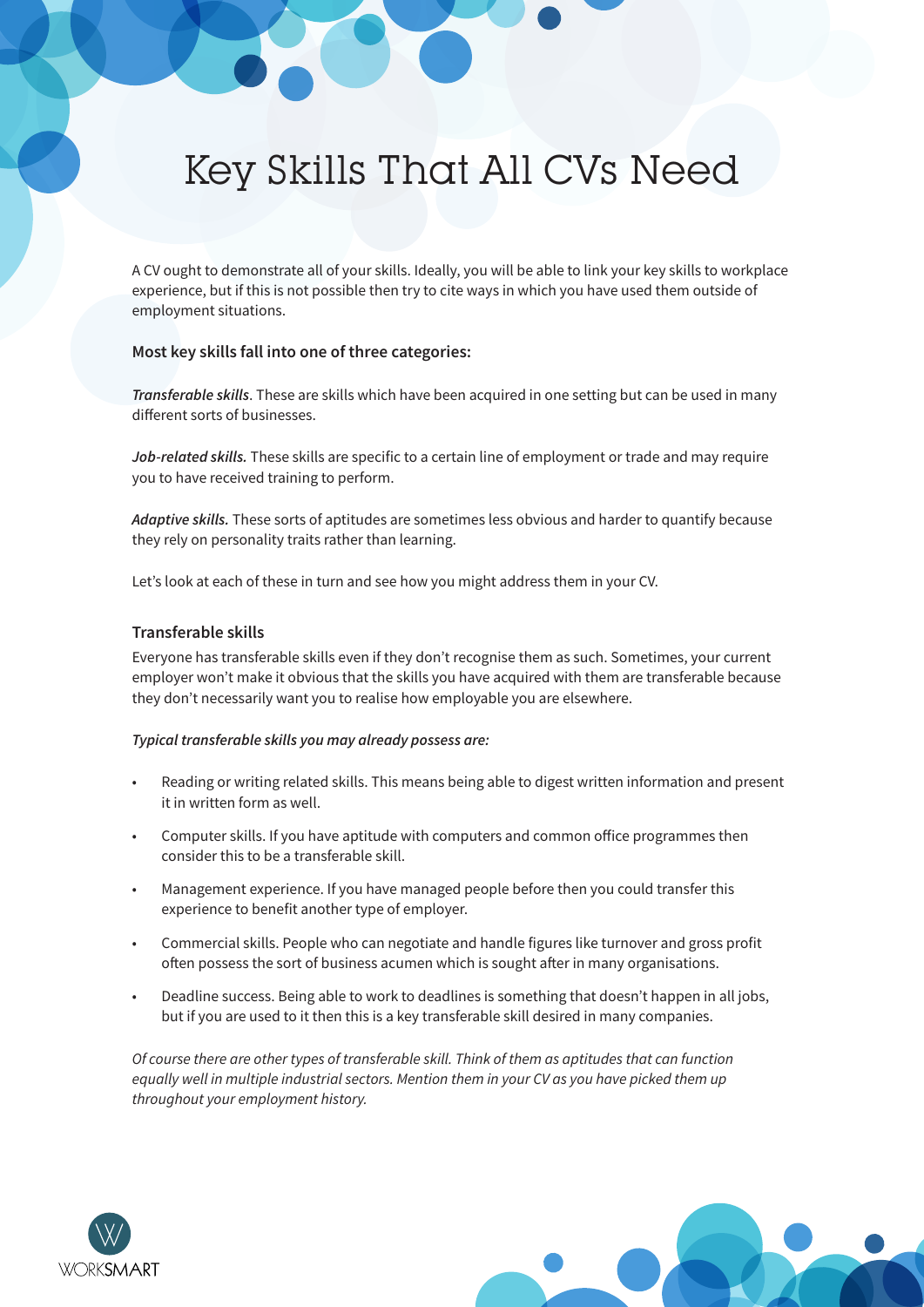#### Job-related key skills

More specific than transferable skills, job-related ones can get you work with another employer who needs them. Despite this, transferable skills won't necessarily be of use to employers outside of the sector you already work in.

#### Examples of job-related skills are:

- Brick laying. Although many construction firms need brick laying skills, it is unlikely you will be able to use this skill to find work outside of the building sector.
- Nursing skills. Being a qualified nurse shows you have certain transferable skills like being caring or organised, but nursing itself is a job-related skill which only really works in the healthcare sector.
- Mechanical engineering. Being able to work and repair engines is a job-related skill. It may mean you can transfer into related sectors but probably only within similar roles unless you have other transferable skills to offer.
- Accountancy qualifications. Bookkeeping and accountancy roles are on offer within a wide range of organisations which presents plenty of job choice. However, this job-related skill narrows down that choice to certain types of jobs only.

Although there are nearly as many job-related skills as there are jobs, try not to think of them as restricting what you can do. If you do feel trapped by your job-related skills and have trouble breaking out into new areas of work, then acquire some new ones by enrolling on a training course.

Remember that many job-related skills imply transferable ones so they are always worth mentioning. It is best to add any courses or qualifications that are pertinent to your job-related skills in education section of your CV.

#### **Adaptive skills**

Ideal skills for CV personal statements or even a cover letter, adaptive skills can also be listed in your work experience if you prefer. Think about the sort of personality you have when discussing your adaptive skills. Some of the key ones to look out for include:

- Team working. Not everyone is a team player, but team working is an important adaptive skill that many employers are looking for.
- Lovalty. Been in your job for a long time and seen it through thick and thin? This is an adaptive skill to mention on your CV.



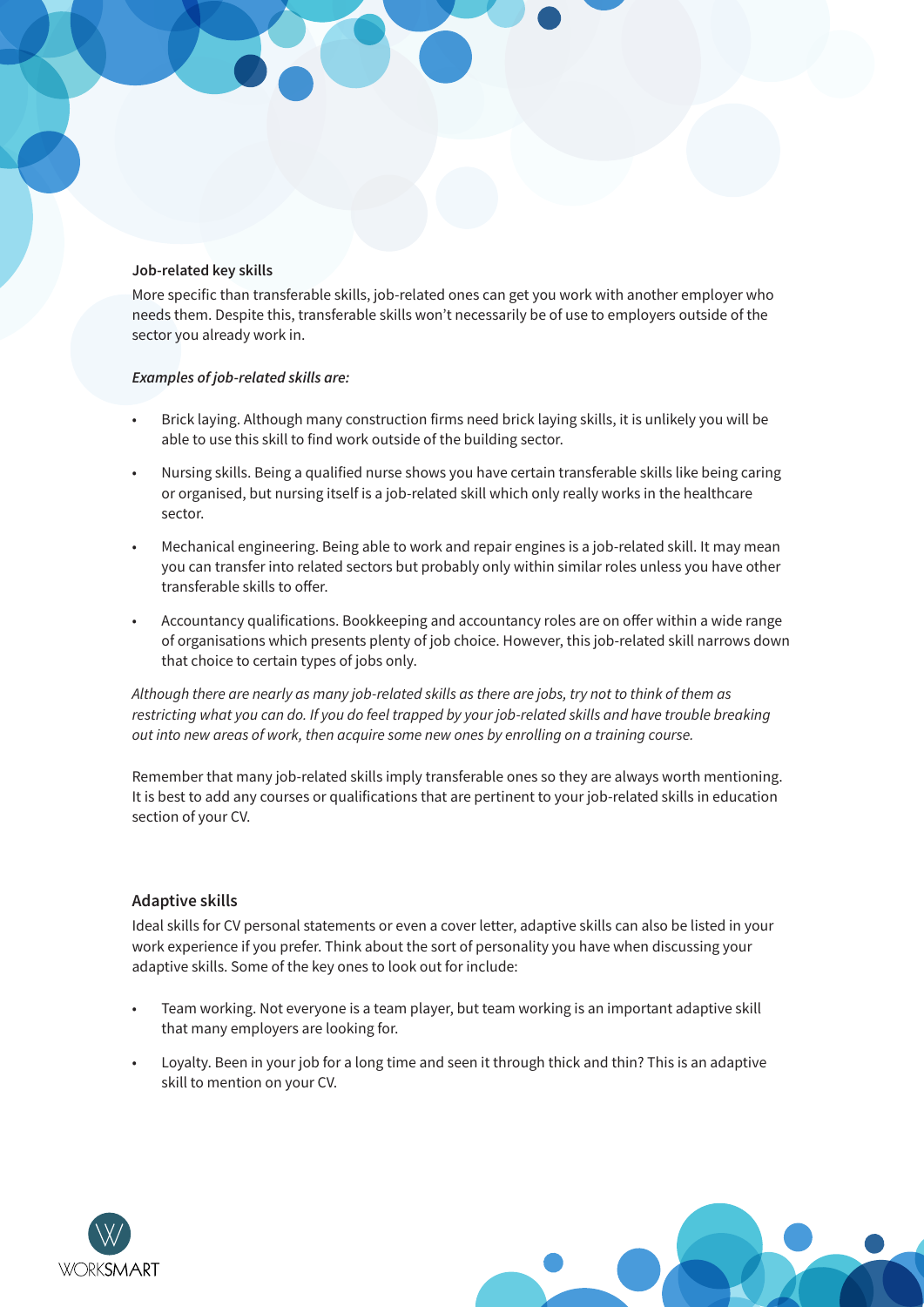- Positivity. If you are the sort of person who sees the glass as half full and not half empty, then this shows your positivity. Employers tend to favour positive people so mention this as an adaptive skill.
- Creativity. Some jobs cry out for creative people. If you paint, play music or are even good at telling jokes, then this may show off your creative skills.
- Adaptability. Being flexible is something we all need in the workplace from time to time, but some are better at it than others so don't discount your adaptability as a skill.
- Tenacity. Taking ownership of problems and seeing them through is a key skill in many organisations. If you can demonstrate this from your past career, then include it on your CV.

Although adaptive skills may seem like the least important ones to mention because they are not specific to the job you are applying for, they can often mark you out from another candidate. Don't overlook the importance of your blend of adaptive skills which is as unique as you are.

Be proud of the skills that you have and see each and every one as a way to progress in your career.

#### Trusted jobsites where you can upload your CV;

www.jobserve.com www.indeed.com www.jobsite.co.uk www.reed.co.uk www.monster.co.uk



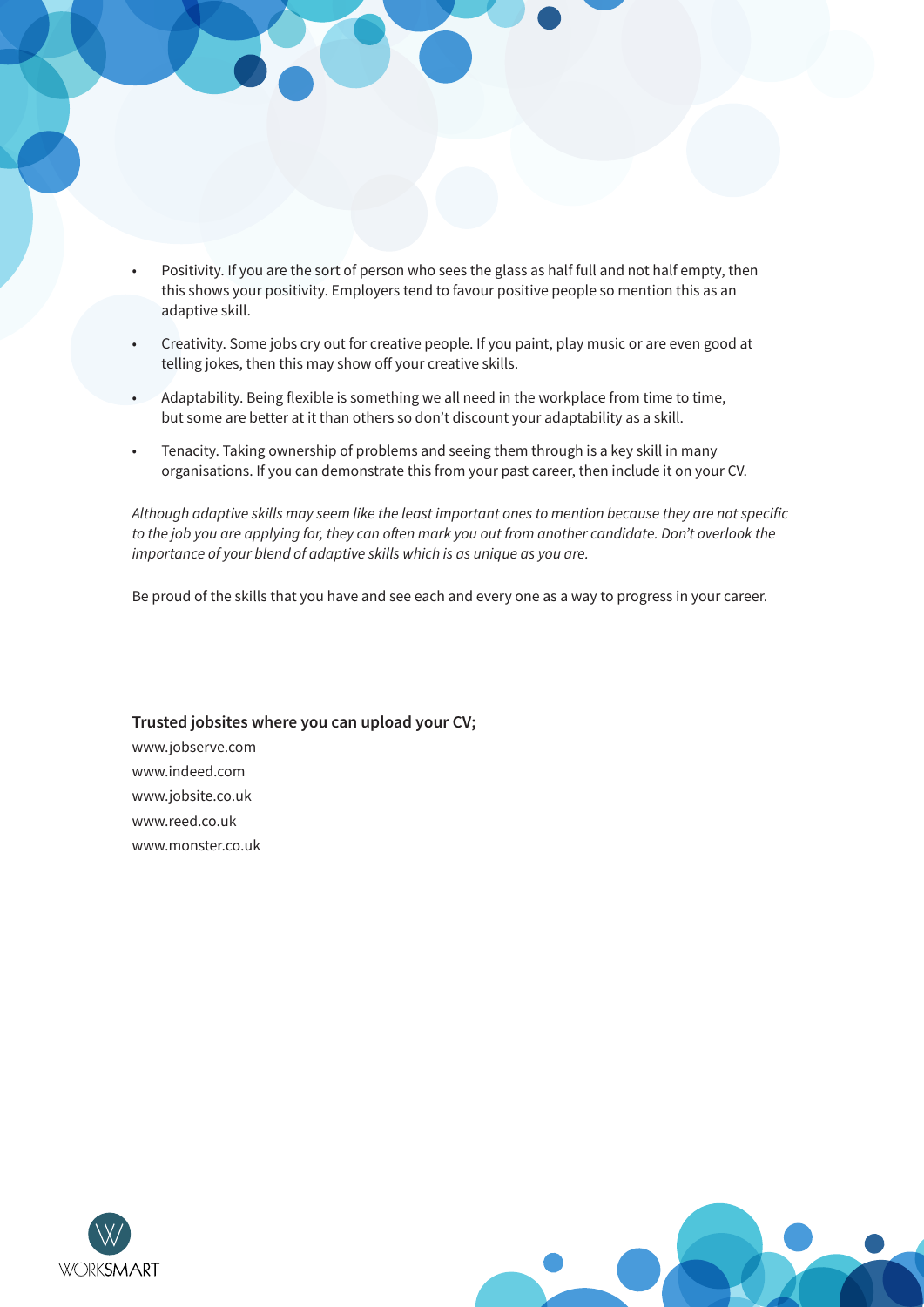### Adult CV Example





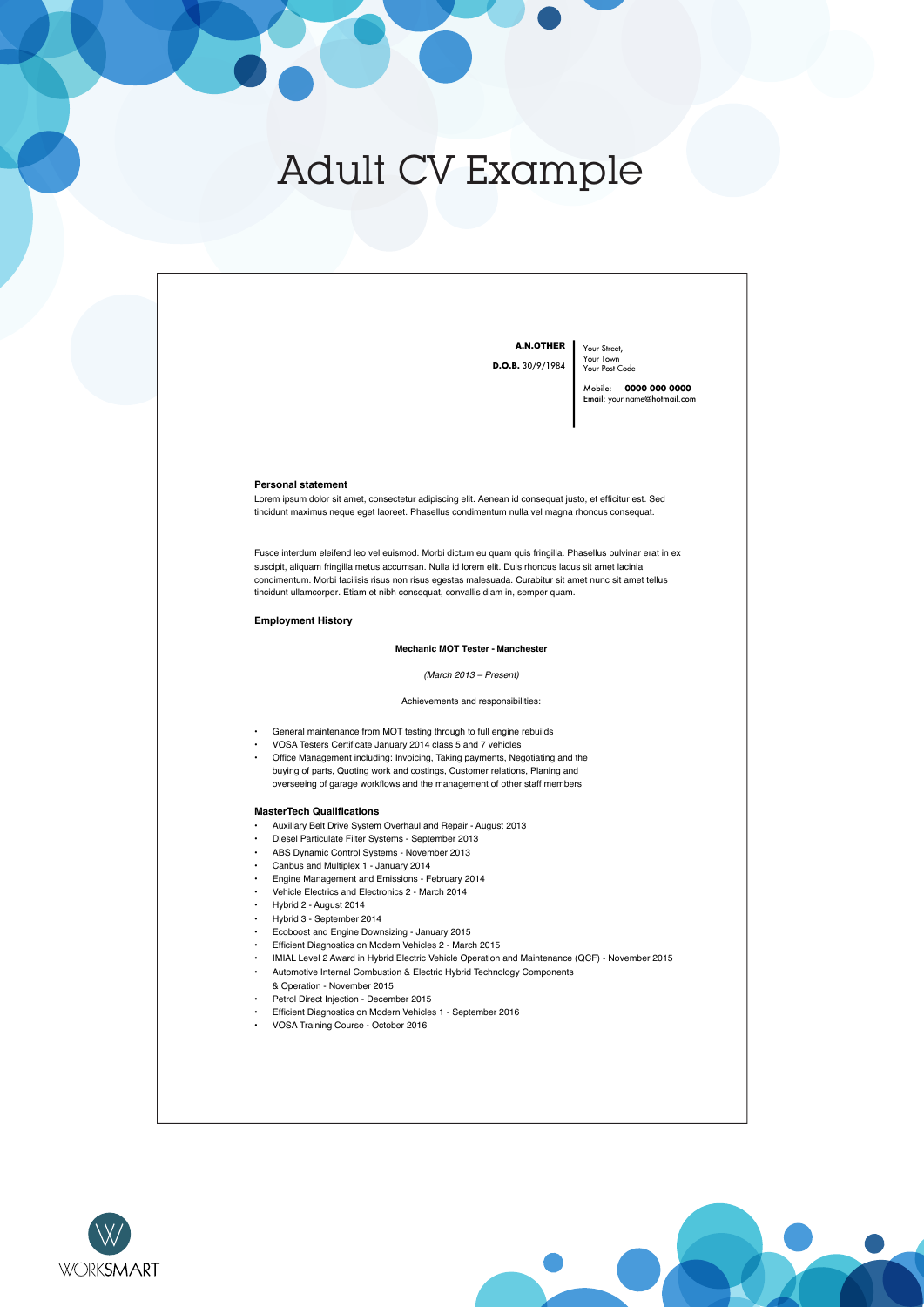#### **References**

No matter how long you've been out of work, your first port of call when looking for references is always your previous employer.

But if you don't have much experience, or you've lost contact with your last reference, use a personal reference instead who can speak for your character and general work ethic. Steer clear of family or friends who could appear bias, and ask someone who has dealt with you in a professional environment, such as former colleagues or teachers.

If you're lucky enough to have several people willing to be your reference, pick the employer that's in a similar sector to the one you're applying for.

#### **Keep working on your CV**

It's never too late to add experience to your CV, so while you're waiting for employers to get back to you about your application, start looking for work experience. Even if it's unpaid, it'll add to your skill set and make your CV stand out, especially if you find work in a relevant industry that matches your interests.

Whether it's a few hours in your local charity shop, or a few weeks in an industry you're interested in, it not only helps fill your CV gaps, but you'll also meet useful contacts that may offer you work in the future.